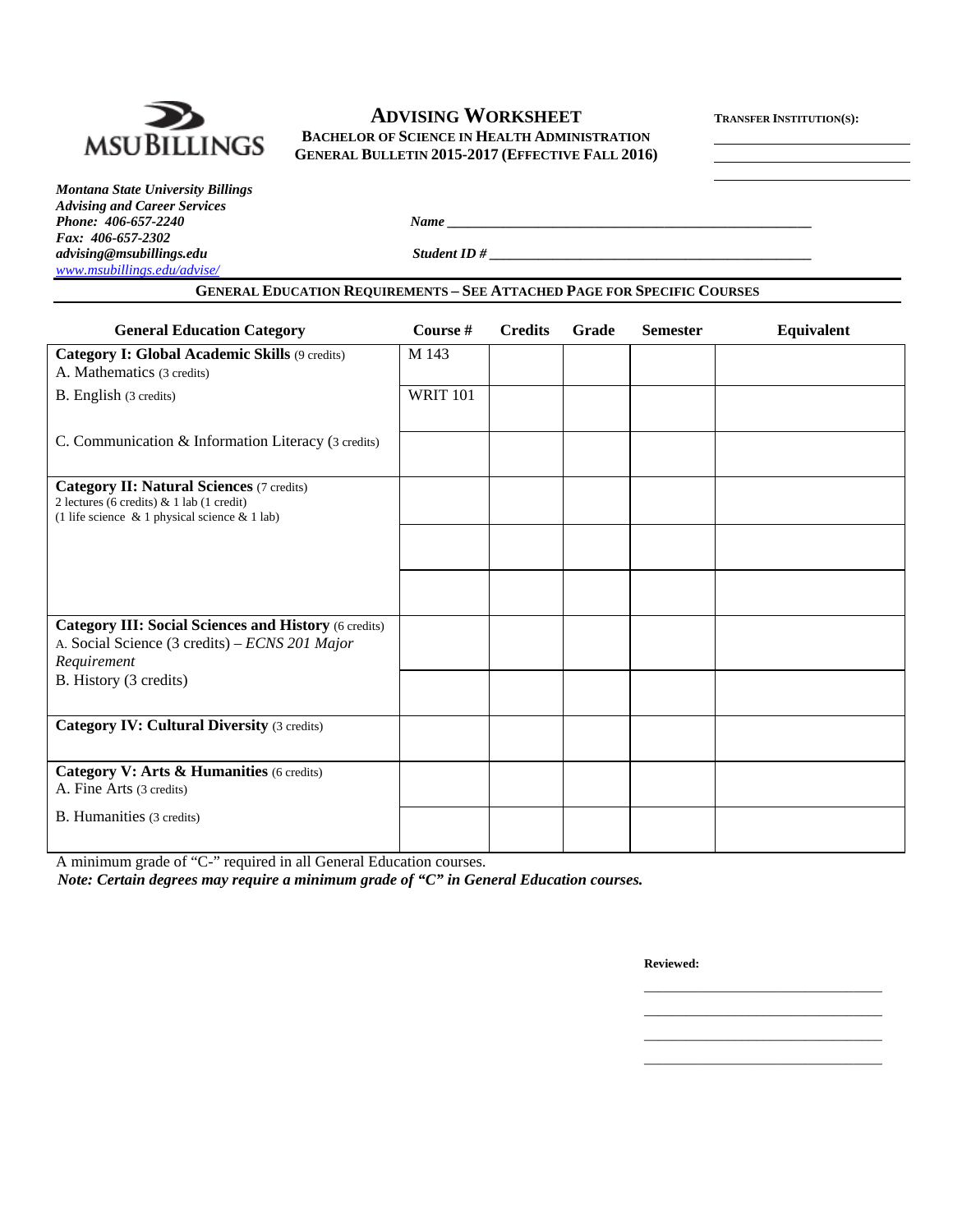# **GENERAL EDUCATION REQUIREMENTS**

|                                |     | <b>CATEGORY I: GLOBAL ACADEMIC SKILLS</b>                          | 9 credits        |
|--------------------------------|-----|--------------------------------------------------------------------|------------------|
|                                |     | Students are required to take one course from each subcategory     |                  |
|                                |     | <b>Subcategory A - Mathematics</b>                                 | 3 credits        |
| М                              | 105 | Contemporary Mathematics                                           | 3                |
| М                              | 114 | <b>Extended Technical Mathematics</b>                              | 3                |
| М                              | 121 | College Algebra                                                    | 3                |
| М                              | 122 | College Trigonometry                                               | 3                |
| М                              | 131 | Mathematics for Elementary Teachers II                             | 3                |
| М                              | 143 | <b>Finite Mathematics</b>                                          | 4                |
| М                              | 161 |                                                                    | 3                |
|                                |     | Survey of Calculus                                                 |                  |
| М                              | 171 | Calculus I                                                         | 4                |
| <b>STAT</b>                    | 141 | <b>Introduction to Statistical Concepts</b>                        | 3                |
| <b>STAT</b>                    | 216 | Introduction to Statistics                                         | 4                |
| <b>Subcategory B - English</b> |     |                                                                    | 3 credits        |
| WRIT                           | 101 | College Writing I                                                  | 3                |
| WRIT                           | 121 | Introduction to Technical Writing                                  | 3                |
| WRIT                           | 122 | Introduction to Business Writing                                   | 3                |
| WRIT                           | 201 | College Writing II                                                 | 3                |
| WRIT                           | 220 | Business & Professional Writing                                    | 3                |
|                                |     |                                                                    | 3                |
| WRIT                           | 221 | <b>Intermediate Technical Writing</b>                              |                  |
|                                |     | Subcategory C- Communication & Information Literacy 3 credits      |                  |
| <b>BMIS</b>                    | 150 | Computer Literacy                                                  | 3                |
| COMX                           | 111 | Introduction to Public Speaking                                    | 3                |
| <b>COMX</b>                    | 115 | Introduction to Interpersonal Communication 3                      |                  |
| <b>LSCI</b>                    | 125 | Research in the Information Age                                    | 3                |
|                                |     | <b>CATEGORY II: NATURAL SCIENCES</b>                               |                  |
|                                |     | 6 cr. lecture & 1 cr. lab                                          |                  |
|                                |     | Students are required to take one course from each subcategory and |                  |
|                                |     | at least one corresponding lab or Integrated Sciences              |                  |
|                                |     | <b>Subcategory A - Life Sciences</b>                               | 3-4 credits      |
| <b>BIOB</b>                    | 101 | Discover Biology                                                   | 3                |
| <b>BIOB</b>                    | 102 | Discover Biology Lab                                               | 1                |
| <b>BIOB</b>                    | 160 | Principles of Living Systems                                       | 3                |
| <b>BIOB</b>                    | 161 | Principles of Living Systems Lab                                   | 1                |
|                                |     | <b>SUBCATEGORY B - PHYSICAL SCIENCES</b><br><b>3-4 CREDITS</b>     |                  |
|                                |     |                                                                    |                  |
| ASTR                           | 110 | Introduction to Astronomy                                          | 3                |
| ASTR                           | 111 | Introduction to Astronomy Lab                                      | 1                |
| CHMY                           | 121 | Introduction to General Chemistry                                  | 3                |
| CHMY                           | 122 | Introduction to General Chemistry Lab                              | 1                |
| CHMY                           | 141 | College Chemistry I                                                | 3                |
| CHMY                           | 142 | College Chemistry Laboratory I                                     | 1                |
| GEO                            | 101 | Introduction to Physical Geology                                   | 3                |
| GEO                            | 102 | Introduction to Physical Geology Laboratory                        | $\mathbf{1}$     |
|                                |     |                                                                    | 3                |
| GPHY                           | 111 | Introduction to Physical Geography                                 |                  |
| GPHY                           | 112 | Introduction to Physical Geography Lab                             | 1                |
| PHSX                           | 103 | Our Physical World                                                 | 3                |
| PHSX                           | 104 | Our Physical World Lab                                             | 1                |
| PHSX                           | 205 | College Physics I                                                  | 3                |
| PHSX                           | 206 | College Physics I Lab                                              | 1                |
| PHSX                           | 105 | Fundamentals of Physical Science                                   | 3                |
| PHSX                           | 106 | Fundamentals of Physical Science Lab                               | 1                |
|                                |     |                                                                    |                  |
| <b>Integrated Sciences</b>     |     |                                                                    |                  |
|                                |     | SCIN 101, 102, 103, 104 Integrated Sciences                        | 3, 1, 3, 1       |
|                                |     | <b>CATEGORY III: SOCIAL SCIENCES AND HISTORY</b>                   | <b>6 CREDITS</b> |
|                                |     | Students are required to take one course from each subcategory     |                  |
|                                |     | <b>Subcategory A – Social Sciences</b>                             | 3 credits        |
| ANTY                           | 217 | Physical Anthropology & Archeology                                 | 3                |
|                                |     |                                                                    |                  |
| <b>BGEN</b>                    | 105 | <b>Introduction to Business</b>                                    | 3                |
| COMX                           | 106 | Communicating in a Dynamic Workplace                               | 3                |
| <b>PSYX</b>                    | 231 | <b>Human Relations</b>                                             | 3                |
| <b>ECNS</b>                    | 201 | Principles of Microeconomics                                       | 3                |
| <b>ECNS</b>                    | 202 | Principles of Macroeconomics                                       |                  |
| EDU                            | 105 | <b>Education and Democracy</b>                                     | 33333333         |
| <b>GPHY</b>                    | 141 | Geography of World Regions                                         |                  |
|                                |     |                                                                    |                  |
| HTH                            | 110 | Personal Health and Wellness                                       |                  |
| <b>PSCI</b>                    | 220 | Introduction to Comparative Government                             |                  |
| <b>PSCI</b>                    | 210 | Introduction to American Government                                |                  |
| <b>PSYX</b>                    | 100 | Introduction to Psychology                                         |                  |
| <b>PSYX</b>                    | 231 | <b>Human Relations</b>                                             |                  |
| <b>SOCI</b>                    | 101 | Introduction to Sociology                                          |                  |
| SOCI                           | 201 | Social Problems                                                    | 3                |
|                                |     |                                                                    |                  |

|      |     | Subcategory B - History                 | 3 credits |
|------|-----|-----------------------------------------|-----------|
| HSTA | 101 | American History I                      | 3         |
| HSTA | 102 | American History II                     | 3         |
| HSTR | 101 | <b>Western Civilization I</b>           | 3         |
| HSTR | 102 | Western Civilization II                 | 3         |
| HSTR | 103 | Honors Western Civilization I           | 3         |
| HSTR | 104 | Honors Western Civilization II          | 3         |
| PSCI | 230 | Introduction to International Relations | 3         |
|      |     |                                         |           |

|               |     | <b>CATEGORY IV: CULTURAL DIVERSITY</b><br>3 credits |   |
|---------------|-----|-----------------------------------------------------|---|
| A&SC/WGSS 274 |     | Women, Culture, and Society                         | 3 |
| <b>ANTY</b>   | 220 | Culture and Society                                 | 3 |
| ARTH          | 160 | Global Visual Culture                               | 3 |
| <b>COMX</b>   | 212 | Introduction to Intercultural Communication         | 3 |
| <b>GPHY</b>   | 121 | Human Geography                                     | 3 |
| <b>HTH</b>    | 270 | Global Health Issues                                | 3 |
| LIT           | 230 | World Literature Survey                             | 3 |
| <b>MUSI</b>   | 207 | World Music                                         | 3 |
| <b>NASX</b>   | 105 | Introduction to Native American Studies             | 3 |
| <b>NASX</b>   | 205 | Native Americans in Contemporary Society            | 3 |
| PHL           | 271 | Indian Philosophies and Religions                   | 3 |
| PHL           | 272 | Chinese Philosophies and Religions                  | 3 |
| <b>REHA</b>   | 201 | Introduction to Diversity in Counseling             | 3 |
| <b>RLST</b>   | 170 | The Religious Quest                                 | 3 |
| <b>SPNS</b>   | 150 | The Hispanic Tradition                              | 3 |

|                                                                |     | <b>CATEGORY V: ARTS &amp; HUMANITIES</b>   | <b>6</b> credits |  |  |  |  |  |
|----------------------------------------------------------------|-----|--------------------------------------------|------------------|--|--|--|--|--|
| Students are required to take one course from each subcategory |     |                                            |                  |  |  |  |  |  |
|                                                                |     | <b>Subcategory A - Fine Arts</b>           | 3 credits        |  |  |  |  |  |
| ARTZ                                                           | 101 | Art Fundamentals                           | 3                |  |  |  |  |  |
| ARTZ                                                           | 105 | Visual Language-Drawing                    | 3                |  |  |  |  |  |
| <b>ARTZ</b>                                                    | 131 | Ceramics for Non-majors                    | 3                |  |  |  |  |  |
| CRWR                                                           | 240 | Intro Creative Writing Workshop            | 3                |  |  |  |  |  |
| <b>FILM</b>                                                    | 160 | Introduction to World Cinema               | 3                |  |  |  |  |  |
| LIT                                                            | 270 | Film $&$ Literature                        | 3                |  |  |  |  |  |
| <b>MART</b>                                                    | 260 | <b>Computer Presentation and Animation</b> | 3                |  |  |  |  |  |
| MUSI                                                           | 101 | <b>Enjoyment of Music</b>                  | 3                |  |  |  |  |  |
| MUSI                                                           | 114 | Band: MSUB Symphonic                       | 1                |  |  |  |  |  |
| MUSI                                                           | 131 | Jazz Ensemble I: MSUB                      | 1                |  |  |  |  |  |
| MUSI                                                           | 147 | Choral Ensemble: University Chorus         | 1                |  |  |  |  |  |
| <b>PHOT</b>                                                    | 154 | <b>Exploring Digital Photography</b>       | 3                |  |  |  |  |  |
| THTR                                                           | 101 | Introduction to Theatre                    | 3                |  |  |  |  |  |
| THTR                                                           | 120 | Introduction to Acting I                   | 3                |  |  |  |  |  |
|                                                                |     | <b>Subcategory B - Humanities</b>          | 3 credits        |  |  |  |  |  |
| ARTH                                                           | 150 | Introduction to Art History                | 3                |  |  |  |  |  |
| <b>HONR</b>                                                    | 111 | Perspectives and Understanding             | 3                |  |  |  |  |  |
| LIT                                                            | 110 | Introduction to Literature                 | 3                |  |  |  |  |  |
| LIT                                                            | 240 | The Bible as Literature                    | 3                |  |  |  |  |  |
| PHI.                                                           | 110 | Introduction to Ethics                     | $\frac{3}{3}$    |  |  |  |  |  |
| PHI.                                                           | 111 | Philosophies of Life                       |                  |  |  |  |  |  |

**Total 31**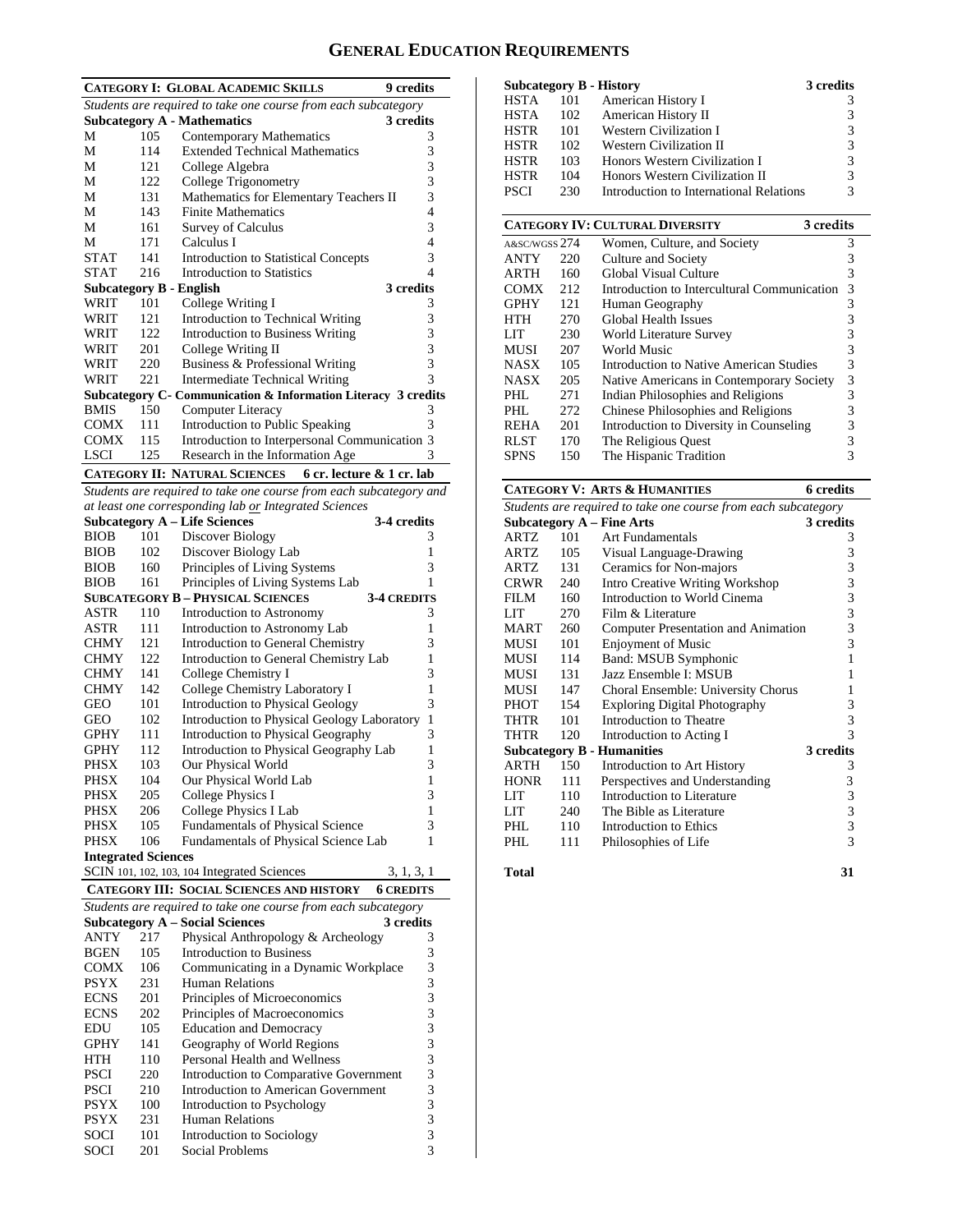| course |        |  | <b>Predits</b>           | Grade | Semester | Equivalent |
|--------|--------|--|--------------------------|-------|----------|------------|
|        | $\sim$ |  | $\overline{\phantom{0}}$ |       |          |            |

*A minimum grade of C- or better is required in all major coursework* 

#### **Required Health Administration Core**

| <b>HADM</b> | 305 | Survey of US Healthcare System                       | 3 |  |  |
|-------------|-----|------------------------------------------------------|---|--|--|
| <b>HADM</b> | 307 | <b>Health Informatics</b>                            | 3 |  |  |
| <b>HADM</b> | 310 | Healthcare Economics                                 | 3 |  |  |
| <b>HADM</b> | 325 | Principles of Marketing for Healthcare Organizations | 3 |  |  |
| <b>HADM</b> | 335 | Health Law and Ethics                                | 3 |  |  |
| <b>HADM</b> | 405 | Evidence in Research and Evaluation                  | 3 |  |  |
| <b>HADM</b> | 422 | Operations, Outcomes, and Quality                    | 3 |  |  |
| <b>HADM</b> | 425 | Financial Management and Budgeting in Healthcare     | 3 |  |  |
| <b>HADM</b> | 440 | Managerial Epidemiology and the Public's Health      | 3 |  |  |
| <b>HADM</b> | 445 | Managing Health Care Organizations                   | 3 |  |  |
| <b>HADM</b> | 450 | <b>Health Policy and Politics</b>                    | 3 |  |  |
| <b>HADM</b> | 498 | Cooperative Education/Internship                     | 3 |  |  |
| <b>HADM</b> | 499 | Capstone                                             | 3 |  |  |

#### **Required Business Core**

| <b>ACTG</b> | 201 | Principles of Financial Accounting |  |  |
|-------------|-----|------------------------------------|--|--|
| <b>BFIN</b> | 322 | <b>Business Finance</b>            |  |  |
| <b>BMGT</b> | 329 | Human Resources Management         |  |  |
| <b>BMGT</b> | 335 | Management and Organization        |  |  |
| *ECNS       | 201 | Principles of Microeconomics       |  |  |

# **Required Statistics**

|  | $+$ $\alpha$ $\pi$ | ▵ | $\sim$ 1.0 | ını<br>etion<br>Statistics<br>DC.<br>шк |  |  |  |  |
|--|--------------------|---|------------|-----------------------------------------|--|--|--|--|
|--|--------------------|---|------------|-----------------------------------------|--|--|--|--|

## **Restricted Electives**

Choose 9 credits from the following with approval of an advisor

| <b>AHMS</b> | 144 | <b>Medical Terminology</b>                        | 3 |  |  |
|-------------|-----|---------------------------------------------------|---|--|--|
| <b>CHTH</b> | 317 | <b>Health Behavior Theories</b>                   | 3 |  |  |
| <b>CHTH</b> | 355 | Theory and Practice of Community Health Education | 3 |  |  |
| <b>COMX</b> | 320 | Principles of Organizational Communication        | 3 |  |  |
| <b>COMX</b> | 426 | Leadership in Communication                       | 3 |  |  |
| <b>COMX</b> | 480 | <b>Health Communication</b>                       | 3 |  |  |
| <b>GPHY</b> | 380 | Principles of GIS                                 | 3 |  |  |
| <b>HADM</b> | 355 | Rural/Frontier Health Care Delivery               | 3 |  |  |
| <b>HADM</b> | 365 | Managing the Continuum of Long-Term Care Services | 3 |  |  |
| <b>HADM</b> | 409 | Aging in America and Long-Term Care               | 3 |  |  |
| <b>HADM</b> | 452 | Case Management                                   | 3 |  |  |
| <b>HADM</b> | 462 | Supervision in Healthcare                         | 3 |  |  |
| <b>HADM</b> | 494 | Seminar/Workshop                                  | 3 |  |  |
| <b>HTH</b>  | 435 | Health and Wellness Across the Lifespan           | 3 |  |  |
| <b>SOCI</b> | 352 | Diseases & Society                                | 3 |  |  |
| SOCI        | 380 | Sociology of Health and Medicine                  | 3 |  |  |

# **Restricted Electives – 6 credits selected with advisor approval**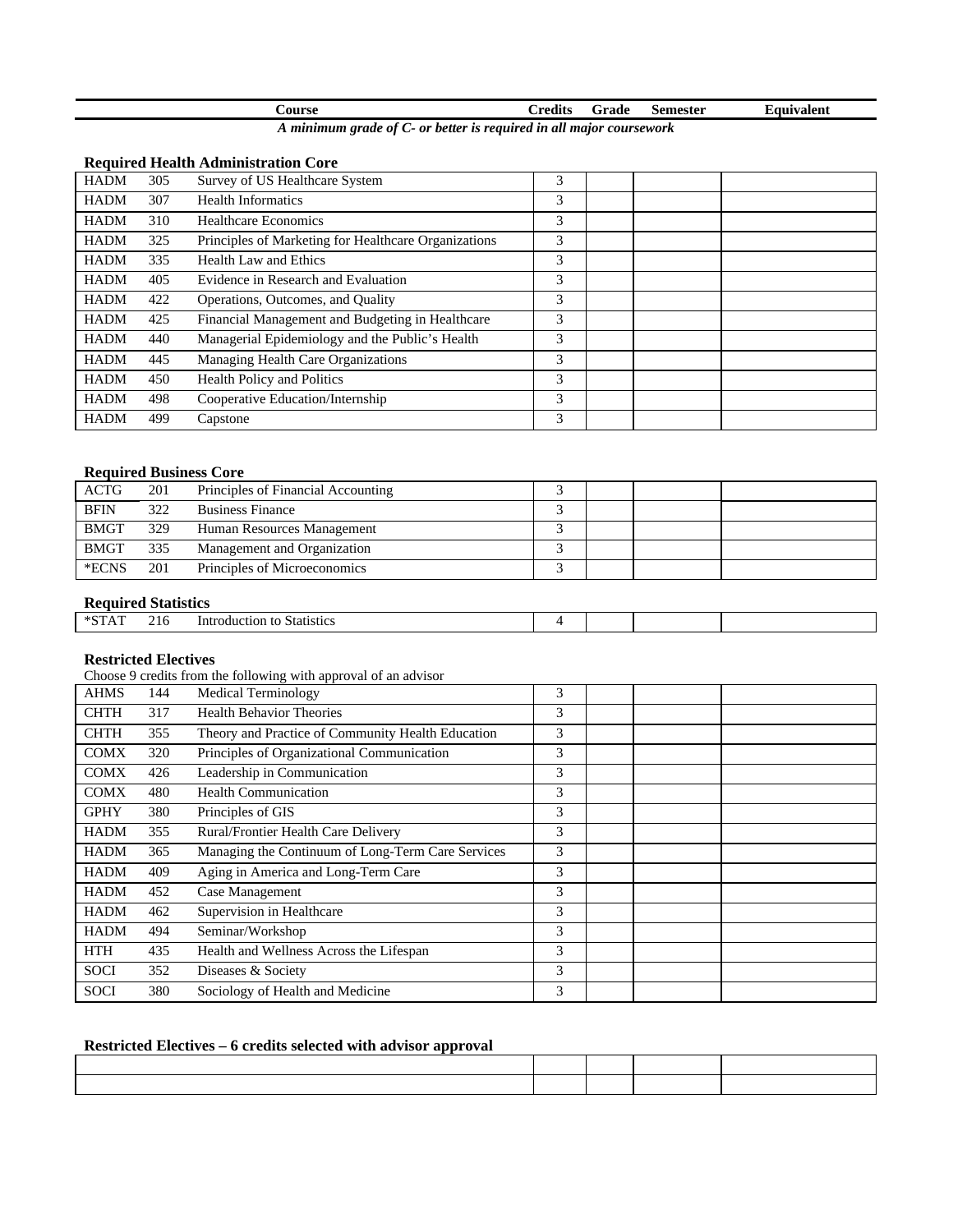**Electives** - The total number of elective credits required for the degree will be determined by the number of courses a student elects to take which fulfill both the General Education requirements and the major requirements. Electives should be chosen in consultation with an academic advisor.

| <b>Course</b> | Credits Grade | <b>Semester</b> | Equivalent |
|---------------|---------------|-----------------|------------|
|               |               |                 |            |
|               |               |                 |            |
|               |               |                 |            |
|               |               |                 |            |
|               |               |                 |            |
|               |               |                 |            |
|               |               |                 |            |
|               |               |                 |            |
|               |               |                 |            |
|               |               |                 |            |
|               |               |                 |            |

**Health Administration Concentrations (optional)** – A student may elect to complete at least one of the following concentrations as part of the Health Administration program in consultation with their advisor.

#### **I. Business Concentration (Optional Business Minor)**

A student may choose to concentrate in business. There are 15 credits required for this concentration which will also fulfill the requirements for a Business Minor.

| ACTG        | 202 | Principles of Managerial Accounting   |  |  |
|-------------|-----|---------------------------------------|--|--|
| <b>BMGT</b> | 322 | <b>Operations Management</b>          |  |  |
| <b>BMIS</b> | 311 | <b>Management Information Systems</b> |  |  |
| <b>BMKT</b> | 325 | Principles of Marketing               |  |  |
| *ECNS       | 202 | Principles of Macroeconomics          |  |  |

#### **II. Health Information Technology Concentration (Optional Certificate of Technical Studies)**

A student may choose to concentrate in Health Information Technology by completing the Health Informatics Certificate of Technical Studies online through Great Falls College MSU. There are 16 credits required for this concentration:

| AH          | 260  | Workflow Analysis & Redesign                 |  |  |
|-------------|------|----------------------------------------------|--|--|
| AH          | 265  | Electronic Health Record in Medical Practice |  |  |
| <b>AHMS</b> | 108  | Healthcare Data Content and Structure        |  |  |
| <b>AHMS</b> | 280  | Overview of Health Informatics Systems       |  |  |
| <b>HCI</b>  | 1016 | Introduction to Healthcare Informatics       |  |  |
|             |      | [Substitute HADM 307 Health Informatics]     |  |  |

#### **III. Long-Term Care Management Concentration (Optional Long-Term Care Management Certificate)**

| A student may choose to concentrate in Long-Term Care Management. There are 15 credits required for this concentration: |     |                                                     |  |  |  |  |
|-------------------------------------------------------------------------------------------------------------------------|-----|-----------------------------------------------------|--|--|--|--|
| <b>HADM</b>                                                                                                             | 335 | Health Law and Ethics                               |  |  |  |  |
| <b>HADM</b>                                                                                                             | 365 | Managing the Continuum of Long-Term Care Management |  |  |  |  |
| HADM                                                                                                                    | 409 | Aging in America and Long-Term Care                 |  |  |  |  |
| <b>HADM</b>                                                                                                             | 425 | Financial Management and Budgeting in Healthcare    |  |  |  |  |
| <b>HADM</b>                                                                                                             | 445 | Managing Healthcare Organizations                   |  |  |  |  |